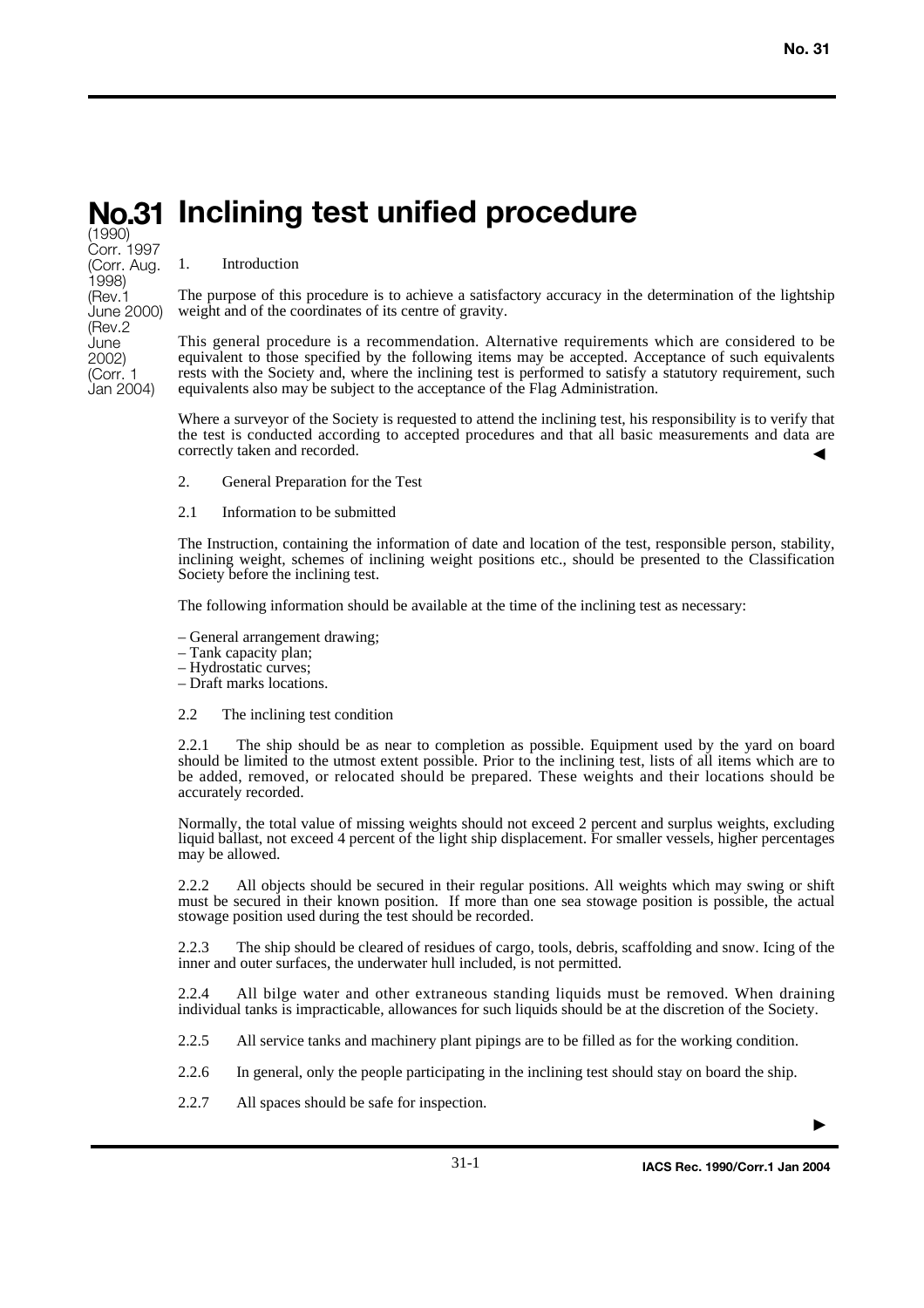## **No.31** cont'd

#### 2.3 Tank contents

2.3.1 Preferably, all tanks should be either full or empty. The number of tanks containing liquids should be kept to a minimum.

2.3.2 Soundings and density of liquids in tanks should be taken. Shapes of tanks which are partly filled are to be known in order to determine the free liquid surface effect.

2.3.3 Adequate measures are to be taken to preclude air pockets in completely full tanks. All connections between tanks are to be closed and all empty tanks are to be adequately dried.

2.4 Mooring Arrangements and Environmental Conditions

2.4.1 Mooring lines should be free of any tension in the transverse direction of the ship during the reading after each weight shift. No external moments should be brought upon the ship (from mooring lines, quay, etc.). If possible, the ship should be located in a calm, protected area free from external forces.

2.4.2 The depth of water under the hull should be sufficient to ensure that the hull will be entirely free of the bottom. Prior to the test the depth of water should be measured in as many locations as necessary to positively satisfy this requirement, taking into account tide differences, if applicable.

2.4.3 An ideal mooring arrangement would involve bow and stern lines on both sides of the ship attached at or near the centre-line. Longitudinal mooring lines should be as long as practicable. More commonly, a ship may be moored by bow and stern lines on one side only and supplemented by spring lines. Where a single bow or stern line is proposed, the surveyor should be assured that the ship's freedom of movement does not adversely effect the conduct of the experiment.

2.4.4 The ship may be moored by means of other special arrangement approved by the Society.

2.4.5 When tidal currents are present the experiment should normally be conducted at or around slack tide.

2.4.6 The ship's gangway should be in the stowed position and any shore gangway removed during the inclining test. As few cables, hoses, etc., as possible should be connected to shore. Those which are needed shall be slack.

2.4.7 The test should not be conducted under adverse wind, wave and current conditions where the accuracy of the results cannot be assured.

2.5 Inclining Weights

2.5.1 For the inclining test, solid inclining weights normally should be used.

2.5.2 Use of water ballast transfer to incline the vessel may be permitted only in cases where it is impractical to incline the vessel using solid weights. If the transfer of water ballast is to be used, a detailed procedure, including calculation procedure, is to be submitted to the society for approval prior to the experiment.

2.5.3 The total weight used should be sufficient to provide a minimum inclination of one degree and a maximum of four degrees of heel to each side of the initial position. However, in those cases where it is absolutely impractical to reach a minimum angle of 1 degree by use of solid weights or waterballast a lesser inclination angle may be accepted, provided that the requirements on pendulum deflection or Utube difference in height in 2.6.1 are complied with.

2.5.4 Each weight is to be compact, impervious to water and shaped such that its centre of gravity may be accurately determined. It is recommended that not fewer than four weights (or sets of weights) be used, each approximately equal in mass, and that the inclining weights (or sets of weights) be positioned as symmetrically as possible and parallel to the centre line in places convenient for the shifting of weights and measurement of the arms.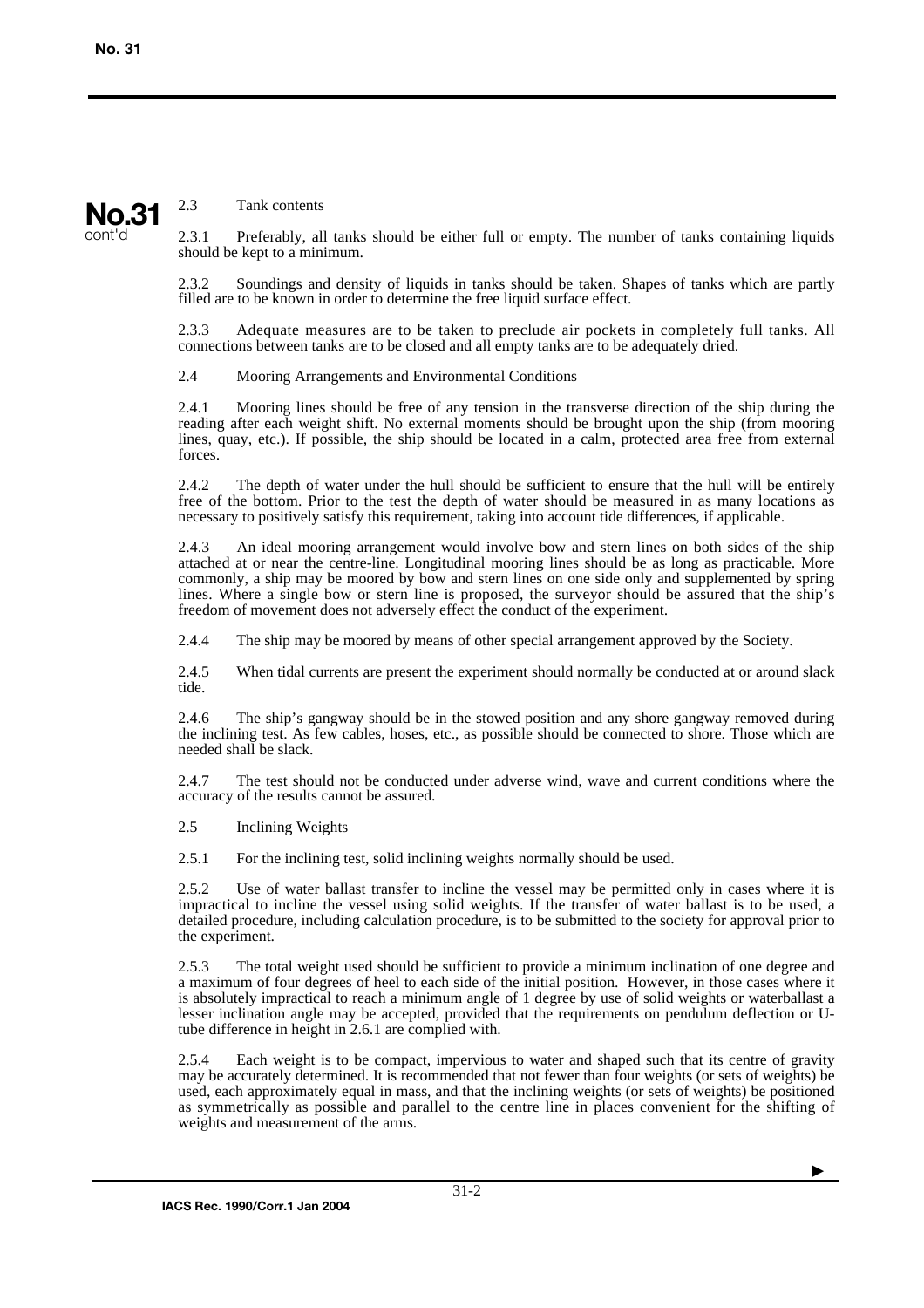## **No.31** cont'd

2.5.5 Each inclining weight should be marked with an identification number. The inclining weights should have been weighed with a calibrated instrument to the satisfaction of the Surveyor.

#### 2.6 Pendulums and Instruments

2.6.1 The use of three measuring devices is recommended to determine the vessel's inclination after each weight shift, however, a minimum of two devices should be used, one of which is to be a pendulum or U-tube arrangement. The length and arrangement of pendulum/U-tube are to be such as to ensure the accuracy of the readings of deflection/difference. The minimum deflection/difference, to each side of the initial position, corresponding to the total weight shift, should be 15cm.

2.6.2 The use of a stabilograph is also acceptable provided the calibration of the instrument has been verified to the Surveyor's satisfaction prior to the experiment. A trace of the recorded heel pattern is to be included in the test report.

#### 2.7 Trim and Stability

2.7.1 The vessel should be upright prior to the inclining. However, an initial list of the ship not exceeding  $0.5^\circ$  is permissible.

2.7.2 Excessive trim should be avoided for certain hull forms where changes in waterplane shape would occur in the region of the waterline when the ship is heeled. Such features should be taken into account to select a suitable draught and trim for the test.

2.7.3 The persons conducting the test should be satisfied that the vessel has adequate, positive stability and acceptable stress levels during the test. The estimated initial metacentric height should be at least 0.20 m. ▼

3 Inclining Test and Record of Data

3.1 Person in Charge

A competent person should be designated in charge of the preparation and execution of the inclining test.

3.2 Accuracy of Data

Measurement of Inclining Test data is to be as accurate as possible and to the satisfaction of the attending Surveyor.

3.3 Draught and Water Density Measurements

3.3.1 Draught/freeboard should be measured immediately before and verified after the test, to ensure that no significant changes in vessel's condition have occurred during the test.

3.3.2 Draughts/freeboards should be measured at fore and aft and midship draught marks at both sides. If the freeboards are not measured from the upper edge of deck line at side of freeboard deck or at the same frame locations as the draught marks, the locations and vertical datum must be stated.

3.3.3 A suitable boat with low freeboard should be available for the draught measurements.

3.3.4 To control the correctness of draught measurements, it is recommended to plot two waterlines by draught readings and by measured values of the freeboard when the latter is avaliable. With correct measurements, both waterlines are to coincide. In case of non-coincidence of separate points, additional measurements should be taken.

3.3.5 Sufficient water samples are to be taken at suitable locations and depths to enable and accurate assessment of water density to be made.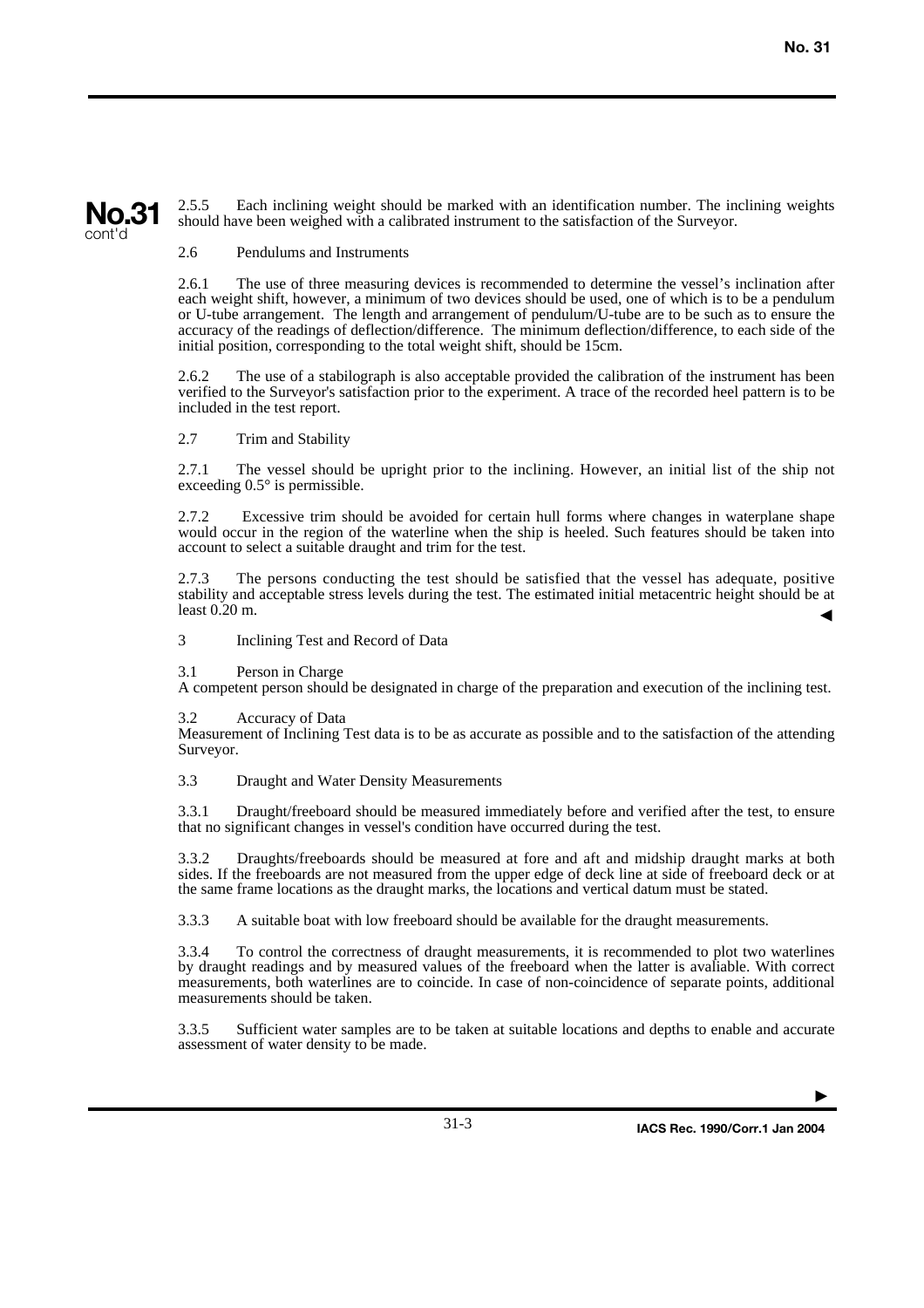

3.4 Weight shifts and Inclination Measurements.

3.4.1 Two recommended procedures of shifting weights are shown in table 1.

#### **Table 1**

| No. of Weights or Weight Groups                                            |            |            |                  |                                            |
|----------------------------------------------------------------------------|------------|------------|------------------|--------------------------------------------|
|                                                                            |            |            |                  |                                            |
| Weight Shifts                                                              | Four       |            | <b>Six</b>       |                                            |
|                                                                            | <b>PS</b>  | <b>SB</b>  | <b>PS</b>        | <b>SB</b>                                  |
| No. 0                                                                      | 2, 4       | 1, 3       | 2, 4, 6          | 1, 3, 5                                    |
| No. 1                                                                      | 4          | 1, 2, 3    | 4, 6             | 1, 2, 3, 5                                 |
| No. 2                                                                      |            | 1, 2, 3, 4 |                  | $1, 2, 3, \underline{4}, 5, \underline{6}$ |
| No. 3                                                                      |            | 2, 3, 4    | 6                | 1, 2, 3, 4, 5                              |
| No. 4                                                                      | 1, 3       | 2, 4       | 2, 4, 6          | 1, 3, 5                                    |
| No. 5                                                                      | 1, 2, 3    | 4          | 1, 2, 3, 4, 6    | 5                                          |
| No. 6                                                                      | 1, 2, 3, 4 |            | 1, 2, 3, 4, 5, 6 |                                            |
| No. 7                                                                      | 2, 3, 4    |            | 1, 2, 4, 6       | 3, 5                                       |
| No. 8                                                                      | 2, 4       | 1, 3       | 2, 4, 6          | 1, 3, 5                                    |
| PS and SB denotes port and starboard sides of ship respectively.           |            |            |                  |                                            |
| The underlined numbers indicate the last weights or weight groups shifted. |            |            |                  |                                            |

3.4.2 The inclining weight positions should be marked on the deck to ensure that consistency in placement is achieved. The transverse shift distance is to be as great as practicable and appreciable changes in longitudinal or vertical position when moving port to starboard and vice versa are to be avoided.

3.4.3 The pendulum length is to be measured from its point of suspension to the recording batten on which deflections are read.

3.4.4 Pendulum, or U-tube reading on the recording batten or scale can be registered by either of the following ways:

- a) on the final stable position of the pendulum or liquid column after stopping of ship motions due to shifting of the inclining weight;
- b) by marking the mean value within the range of residual oscilliation.

3.4.5 When using other devices, angles of inclination are to be recorded according to instructions supplied with each device.

3.4.6 Checks should be made in the process of the inclining test for each measuring device. These will, generally, be a progressive plot of angles of heel against heeling moments which should give a series of points lying about a straight line passing through (or close to) the origin.

If there is a deviation of points, either between the points for a particular weight movement, or from the straight line, the deflections and moments should be checked and corrected prior to the next weight movement.

3.4.7 Personnel should be instructed to remain on their assigned positions while inclination readings are being taken and a check should be made that all mooring lines, etc., remain slack following each weight<br>shift until all deflections have been taken and recorded shift until all deflections have been taken and recorded.